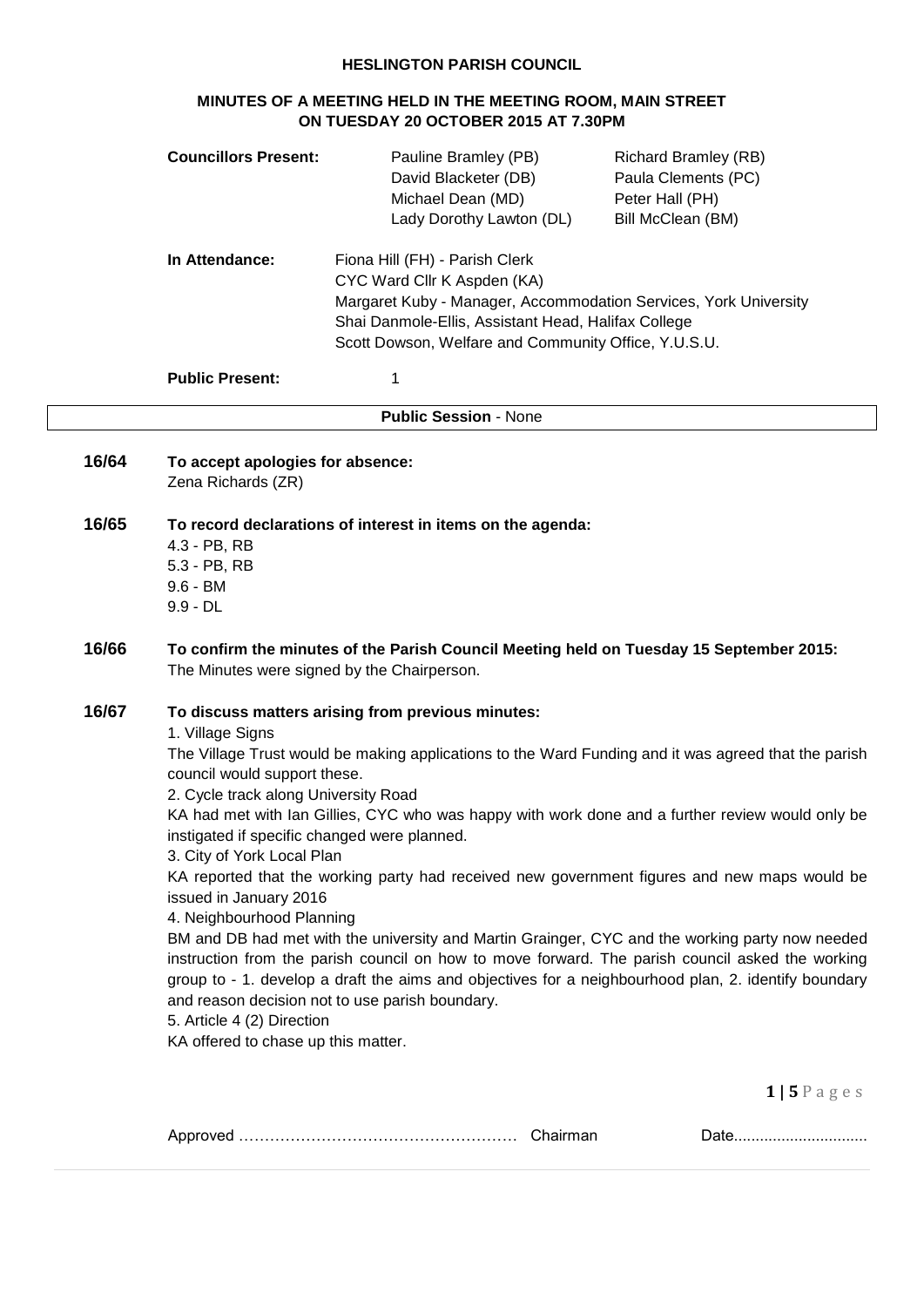6. CYC Community Governance Review FH would chase up Andrew Flecknor, CYC 7. Parish Council vacancies All vacancies had now been filled

# **16/68 To Discuss, if necessary, long-standing matter:**

1.Appearance of village

DB reported on the trial spraying that had been done and advised that the results should show in about two weeks.

PB reported that the BT telephone kiosk was in a bad state. FH was asked to write to BT

1.1 Bench Seat Restorations

DB had circulated a proposal for the works to be done for a maximum cost of £750.00. On behalf of the parish council, DB had put in an application for Ward Funding. If not granted, the Parish Council agreed to pay for the work. This was unanimously approved.

1.2 Grass Cutting

This item could now be removed

2. Rights of way

NTR

3. SSSI - Dog Orders

PB advised that CYC had opted out of supplying these signs, but it was hoped that Natural England would.

4. Highway Matters

DL advised that Gordon Eastman, York University had cleared the overgrown areas along Boss Lane and he will try to add gravel to the surface area.

4.1 Salt

FH would obtain list from CYC, but known locations were near school, near scout hut, on A64 flyover. 5. Major Events - Yorkshire Marathon/Tour de Yorkshire

Road closure signs were unclear especially at Holmefield

6. University of York

NTR

7. HMO's NTR 8. Elvington

NTR

9. Communication - Website/Newsletter/Broadband/Notice board Website - to be updated, work in progress

Newsletter - NTR Broadband - NTR

Notice Board - NTR

### **16/69 To receive any matters raised by members of public:**

- The representatives from the university spoke at length to the meeting about the recent disturbances caused by students at the start of this term. It had been a bigger problem than recent years. HMO's were causing problems to neighbours. The university promised that all issues would be dealt with.

- The recent ram raid on the post office was causing inconvenience to parishioners who could not make their usual purchases. FH was asked to write a letter of support to the post office encouraging them to reinstate this important service to residents as a matter of urgency.

**2 | 5** P a g e s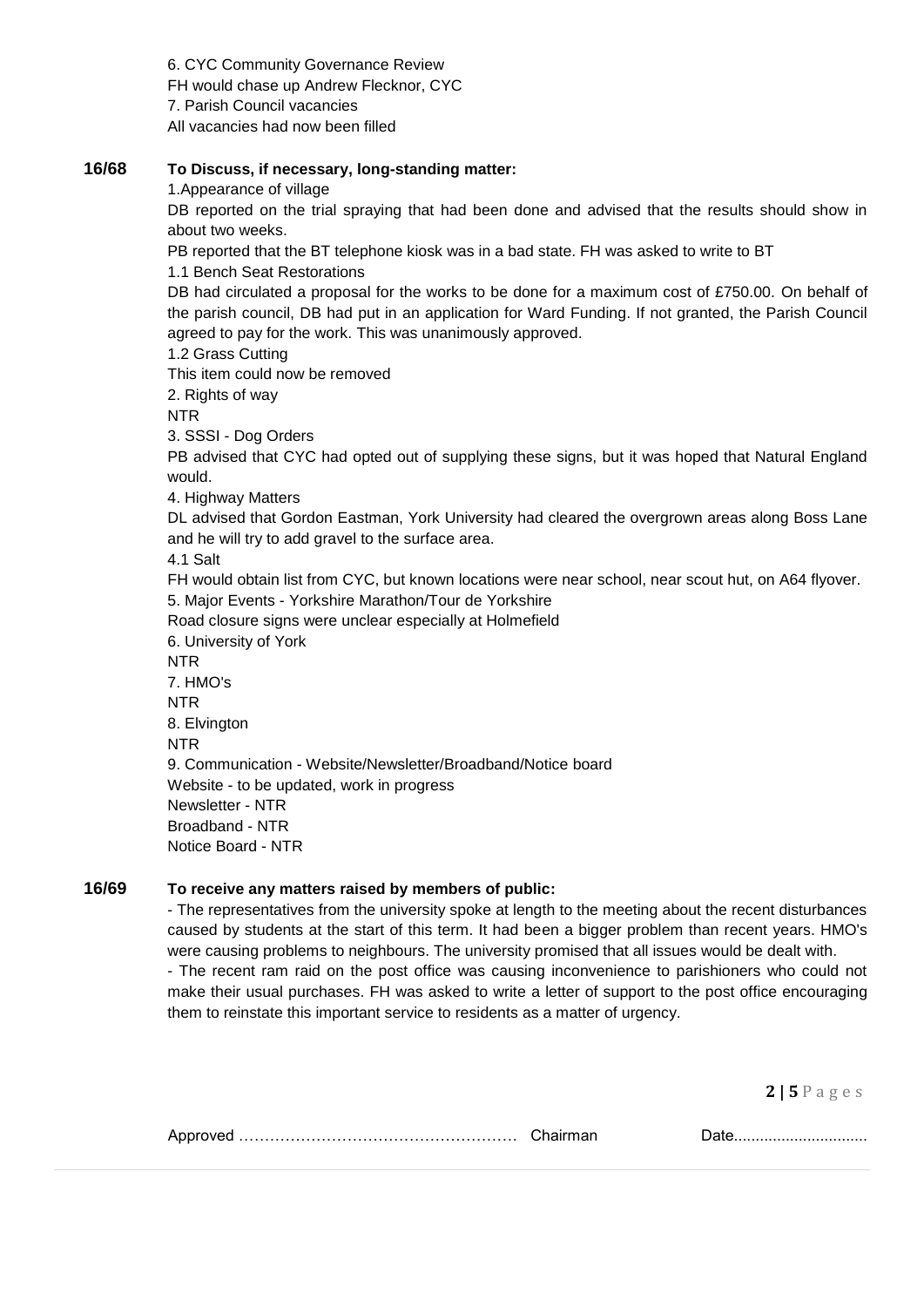## **16/70 To report and make relevant recommendations on new planning applications:**

Letter A:We support the application

Letter B:We have no objections

Letter C:We do not object but wish to make comments or seek safeguards as set out overleaf Letter D:We object on the planning grounds set out overleaf

7.1 15/02019/FUL Heslington Post Office

Letter D - FH was asked to respond to CYC on behalf of the parish council as follows - "It is the inappropriate design of the door in a Conservation area that was the PC's concern as well as not having applied for permission for the signs".

7.2 15/02030/TCA Walnut House, Walnut Close

Letter C - FH was asked to respond to CYC on behalf of the parish council as follows - "They are happy with the removal, but would request that a replacement is planted of a more appropriate, better located species".

Proposed: DL, Seconded: BM, 5 votes in favour, 3 votes against

7.3 15/02129/TCA Field House, 9A School Lane

Letter B Unanimous

7.4 15/02135/TCA Croft Cottage, Main Street

Letter B Unanimous

7.5 15/02168/TCA Spring Barn, Main Street

Letter C - FH was asked to respond to CYC on behalf of the parish council as follows - "They have no objection to the works as long as the report recommendations including replacement trees are adhered to.

## **16/71 To report planning decisions by City of York Council:**

| 1.             | 13/01437/FUL  | Harvest Cottage, 8 Holburns Croft | Withdrawn     |
|----------------|---------------|-----------------------------------|---------------|
| 2              | 13/01516/FUL  | Bede Cottage, Field Lane          | Approved      |
| 3              | 13/03201/FUL  | Former Landwith Cottage           | Approved      |
| 4              | 14/00363/FULM | Vanbrugh College                  | Approved      |
| 5              | 14/00924/FULM | B&Q                               | Approved      |
| 6              | 14/01244/FUL  | Vanbrugh College                  | Approved      |
| $\overline{7}$ | 14/01704/TCA  | <b>Heslington Hall</b>            | No Objections |
| 8              | 14/01707/TPO  | Garrowby Way                      | No Objections |
| 9              | 14/01709/TCA  | 23 Heslington Way                 | No Objections |
| 10             | 14/01981/FUL  | 22 The Crescent                   | Refused       |
| 11             | 14/02158/FULL | 2 Paddock Close, School Lane      | Withdrawn     |
| 12             | 14/02245/FULM | <b>Sports Centre</b>              | Approved      |
| 13             | 14/02386/FUL  | <b>Wentworth College</b>          | Approved      |
| 14             | 14/2788/FUL   | 2 Paddock Close, School Lane      | Approved      |
| 15             | 14/02776/FULM | Vanbrugh Collage                  | Approved      |
| 16             | 14/02881/FUL  | Biology Dept., Wentworth Way      | Approved      |
|                |               |                                   |               |

## **16/72 To receive reports from representatives of following outside bodies:**

1. Ward Councillors

KA advised that there will be a consultation regarding yellow lines on both side of The Outgang. 1.1 Ward Funding

The Fulford & Heslington Ward Committee meetings are on 26Oct15 and 23Nov15, so any applications should be submitted by then.

2. North Yorkshire Police

FH had circulated an email report from PCSO Barge and details are attached to these minutes

**3 | 5** P a g e s

|--|--|--|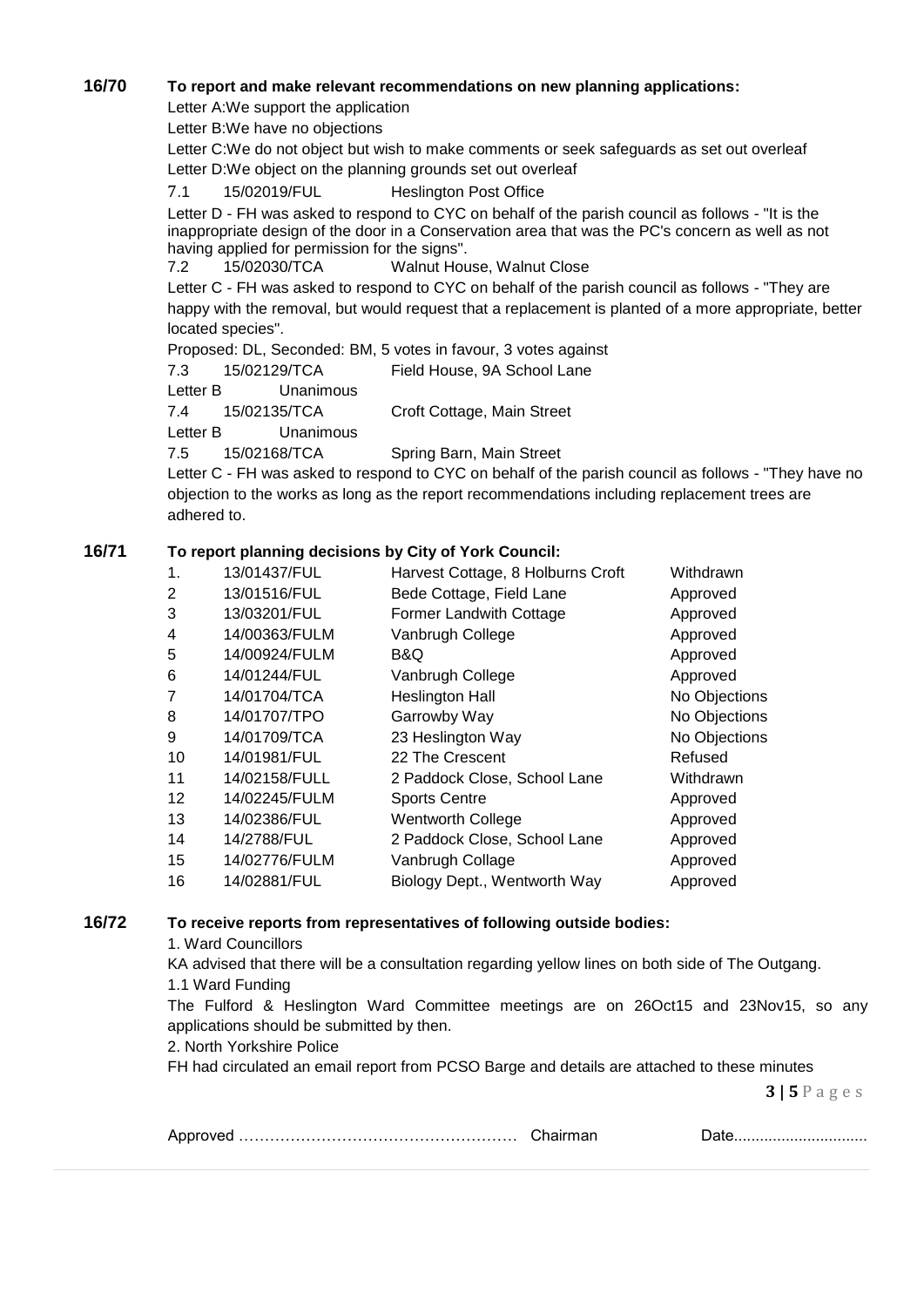3. Heslington East Community Forum

PB/PH attended the meeting on 05Oct15, when projections for the next five years were discussed.

4. Good Neighbours Forum

The new deputy vice-chancellor had not arranged a date. KA had a meeting arranged with him, so would raise the issue.

5. Ouse and Derwent Drainage Board

RB advised there was a meeting today. There were discussions about the 40 temporary spaces near the sports centre and the lake discharge.

6. Sports Field NTR 7. York Environment Forum NTR 8. Alms Houses NTR 9. The Meeting Room

DL reported that the finances were healthy. The signs/finger posts enquiries were ongoing. British Gas ran out of grant funding before the roof insulation was done, but it was hoped this would be done in future. The floor needs repair and the kitchen needs decorating. The roof may need some work. The broken coat stand and been replaced by hooks.

# **16/73 To receive any new correspondence received by the council:**

None

**16/74 To receive matters raised by members:** None

# **16/75 To discuss matters raised by Parish Clerk/Responsible Financial Officer:**

1. Bookkeeping records for year ending 31 Mar 16 to date

The financial report was circulated around Cllrs

2. Internal Control Check(s)

The Parish Council conducted the monthly internal control checks and found everything to be in order. 3. External Audit Report

FH reported that this had now been completed and there was just a comment that the Council Tax Support Grant had been incorrectly included in the precept box

4. Matters raised with/by Yorkshire Local Councils Association (YLCA)

4.1 Document Retention Policy

This was unanimously approved and signed by the Chairperson.

5. Budget/Precept 2016-2017

FH asked Cllrs to think about this, so it could be drafted at the Nov15/Dec15 meetings ready for approval in January 2016

## 6. To approve the following invoices for payment

| 6.1 | <b>Heslington Church</b> | Grant                      | £300.00 | 001608 |
|-----|--------------------------|----------------------------|---------|--------|
| 6.2 | Parish Clerk             | Salary                     | £265.61 | 001609 |
| 6.3 | Lengthsman               | Salary                     | £256.97 | 001610 |
| 6.4 | <b>HMRC</b>              | <b>PAYE</b>                | £589.97 | 001611 |
| 6.5 | <b>PKF Littlejohn</b>    | <b>External Audit</b>      | £120.00 | 001612 |
| 6.6 | Cllr D Blacker           | <b>Planning Conference</b> | £132.00 | 001613 |
| 6.7 | Paul Cox Landscapes      | Spraying Herbicode         | £150.00 | 001614 |
|     |                          |                            |         |        |

**4 | 5** P a g e s